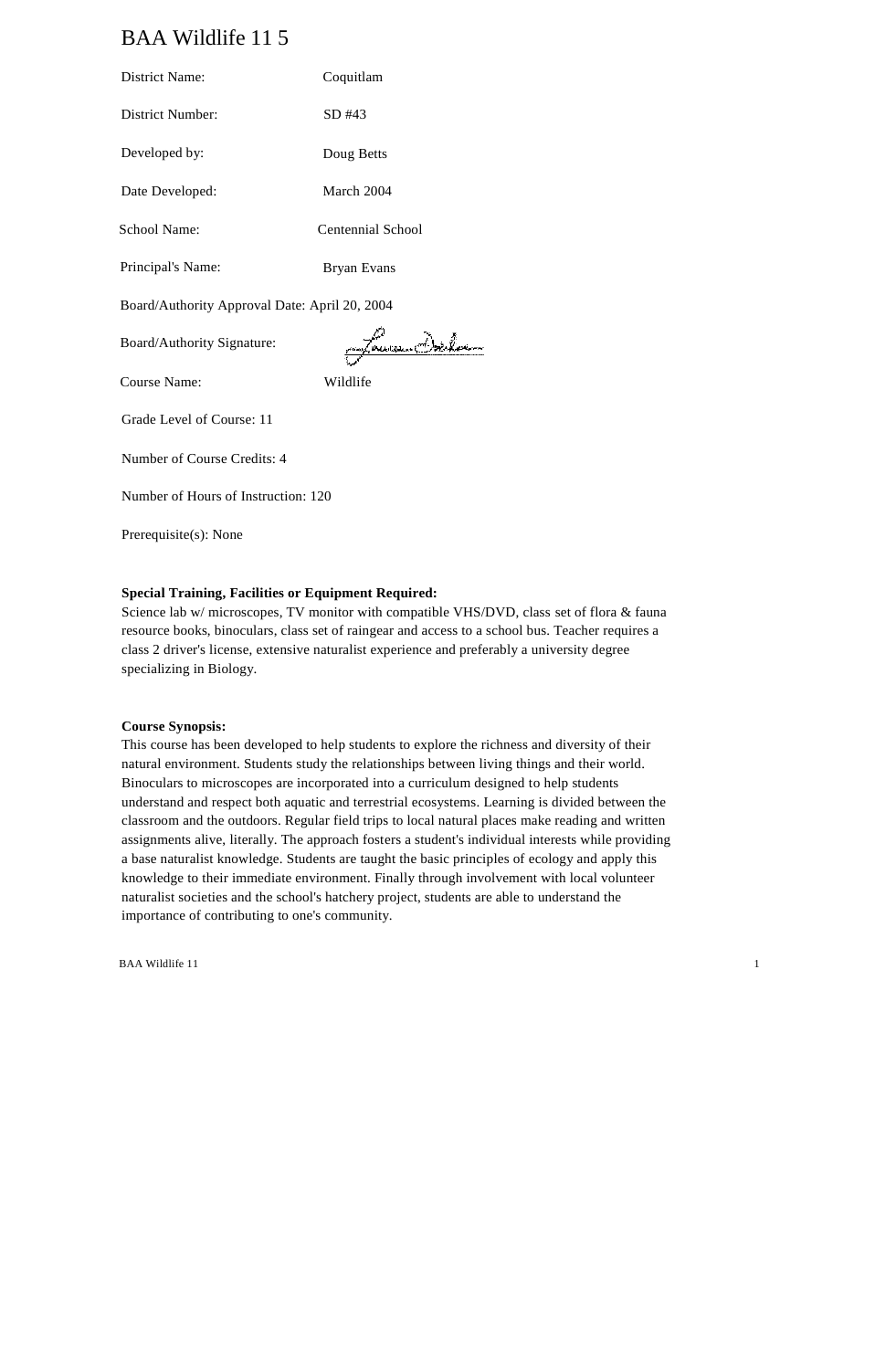#### **Rationale:**

This course has been developed to support and encourage students to explore and understand the richness and diversity of our natural world. Students will learn how every living thing on earth interacts with other living things. The interdependence of life, structures of ecosystems, succession, adaptations and the flow of matter and energy will be explored by students. They will maintain a nature journal throughout the course, collect and learn about native plants, look at different types of ecosystems and compare them. Experiments will be conducted and written up to look at preferences that organisms have in terms of their biotic and abiotic environment. The effects of weather, climate, pollution and populations will be studied in relation to plant and animal life.

#### **Organizational Structure:**

| Unit<br>Unit 1 | <b>Title</b><br>What is Ecology?                                      | <b>Time</b><br>20 hours |
|----------------|-----------------------------------------------------------------------|-------------------------|
| Unit 2         | Classification & Terminology in the Natural World                     | 20 hours                |
| Unit 3         | Field Identification/Habitat Preferences                              | 30 hours                |
| Unit $4$       | Terrestrial & Aquatic Ecosystems                                      | 30 hours                |
| Unit 5         | <b>Conservation and Preservation Activities</b><br><b>Total Hours</b> | 20 hours 120<br>hours   |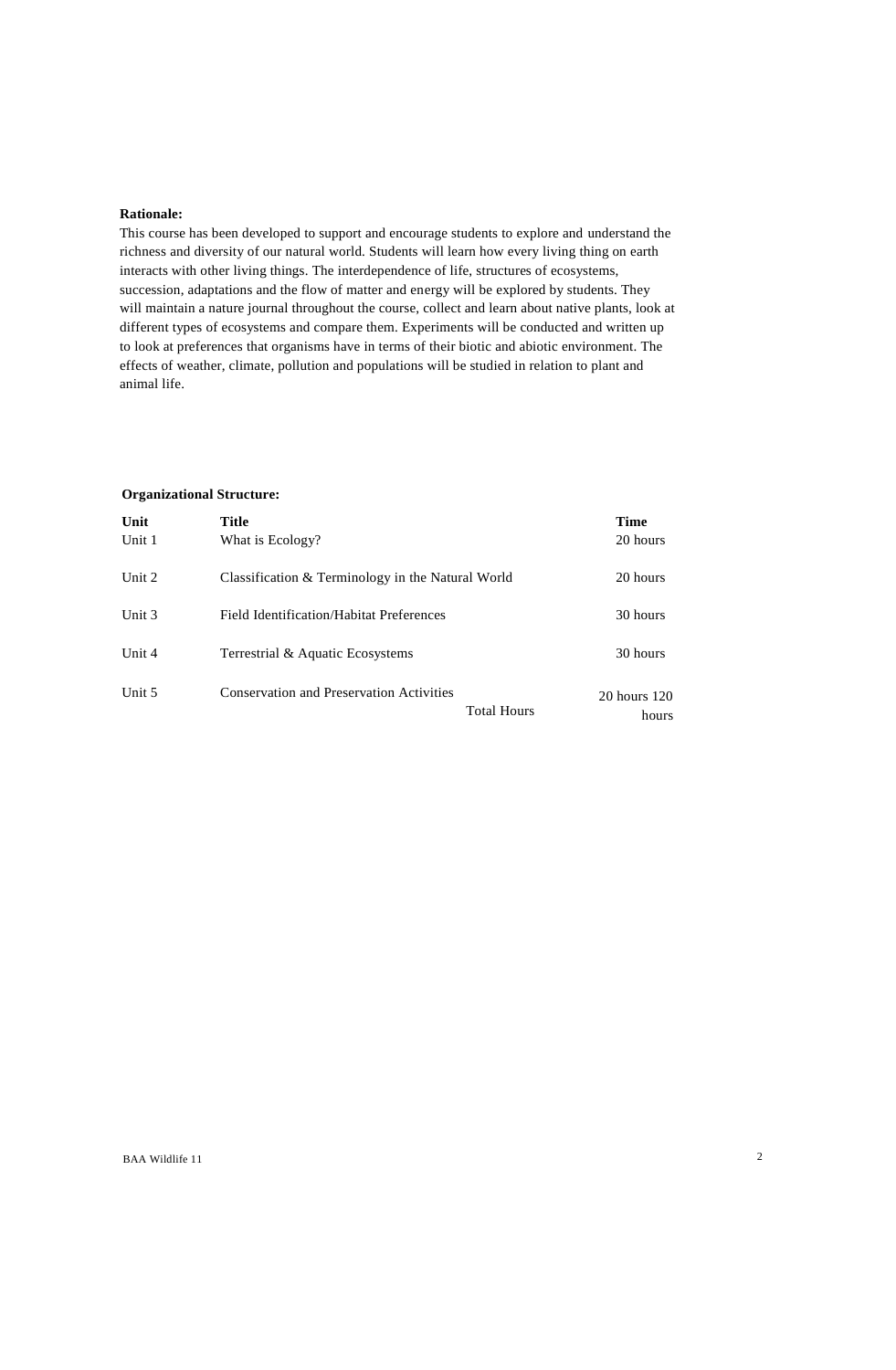#### **Unit Descriptions:**

### **Unit 1: What is Ecology? Time: 20 hours**

Students will become familiar with ecology which is defined as the relationships between living things and their environments. Such relationships occur everywhere on earth and students will compare the global situation to what is occurring in their province, city and backyard. They will practise observing their natural world using equipment ranging from microscopes to binoculars to water meters. Concepts and themes will revolve around levels of biological organization and the life balance that exists between respiration and photosynthesis. Experimental models will be used to emphasize the importance of building knowledge from developing and exploring credible hypothesis.

## **Curriculum Organizer - Interdependence of Living Things**

It is expected that students will:

• demonstrate an understanding of the ecosystem concept and identify the levels of biological organization

### **Curriculum Organizer - Creation of a Nature Journal**

It is expected that students will:

- apply the creative process to create a personal journal of exploration that draws upon both their field experiences and their classroom knowledge
- draw and document what is observed which leads to evaluation of one's own learning in a variety of unique settings

#### **Curriculum Organizer - Analysis of Biotic and Abiotic Factors**

It is expected that students will:

- demonstrate an understanding types of symbiosis and provide example of each relating ecological relationships to human social patterns
- demonstrate an understanding of the effects of factors such as temperature, sunlight and moisture on how living organisms cope with their world
- demonstrate an understanding of ecological pyramids and interpret their effect on food supplies and rising populations

#### **Curriculum Organizer - Energy and Matter Flow in Ecosystems**

- demonstrate an understanding of energy flow in ecosystems is one-way; energy is not recycled
- use their new knowledge of nutrient cycles to explain the value of recycling
- demonstrate an understanding of the importance of the sun and the basic nutrients to all living things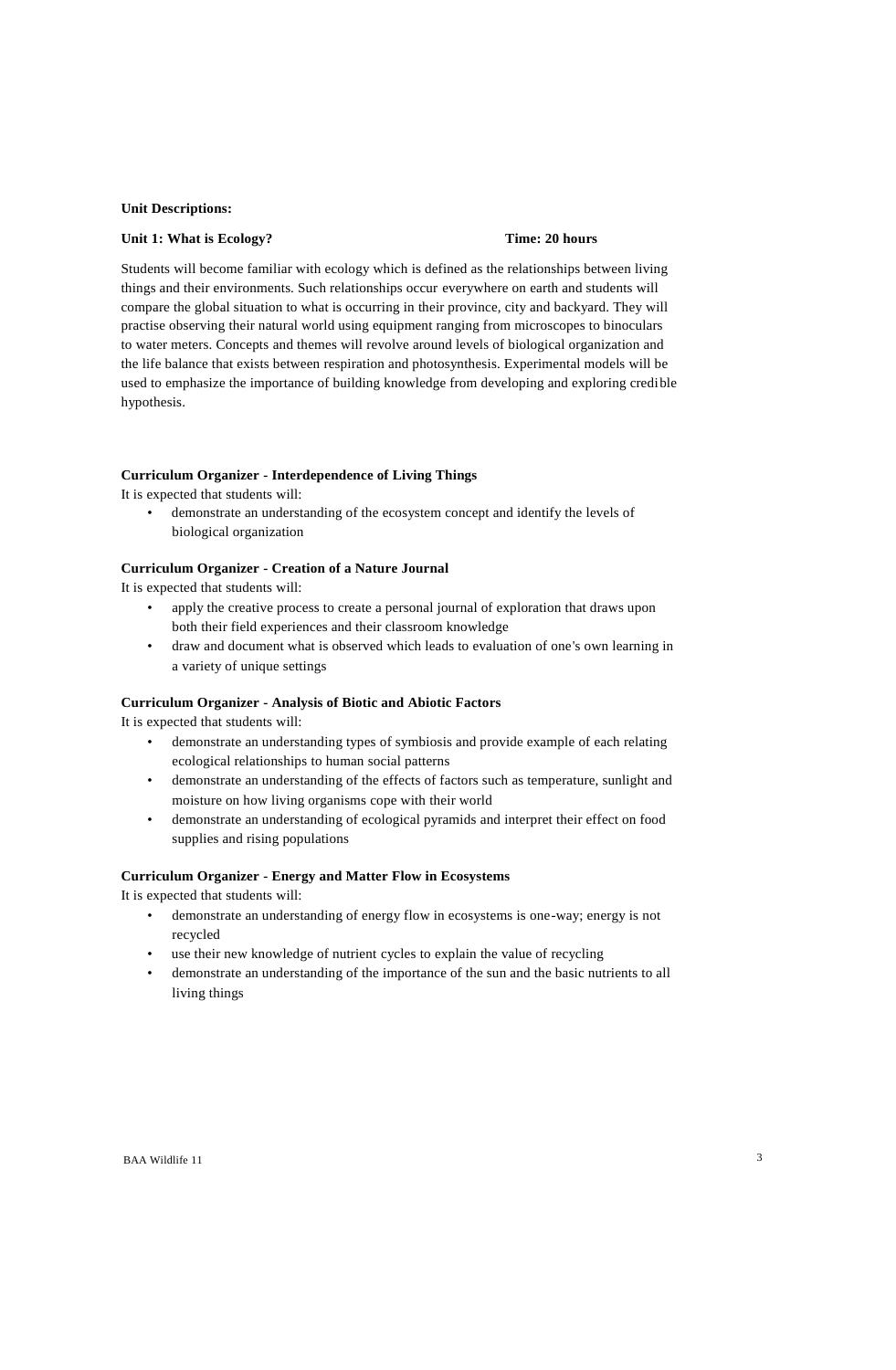## **Unit 2: Classification and Terminology in the Natural World Time: 20 hours**

Students will learn names and characteristics of common, local flora and fauna. Using field identification guides, their peers and their teacher, students will hone their observation skills to help one another appreciate the diversity that surrounds them in the natural world. Drawing assignments, presentations, attending local naturalist meetings, photography and video production will all be drawn into this unit. Throughout the process, students will be drawn back to what they learned in the first unit in ecology to make the connections to their new knowledge.

## **Curriculum Organizer - A System for Knowing Living Things**

It is expected that students will:

- display an understanding of the dilemma faced by early naturalists as they faced the staggering job of classifying living organisms
- create a system of their own for determining species by differentiating between various characteristics
- use field identification guides to learn the common names of numerous plants and animals in their area

## **Curriculum Organizer - Sharing Information**

It is expected that students will:

- develop and co-teach a lesson on a particular species of animal or plant which is of particular interest to them
- attend a local volunteer naturalist or environmental group and report back to the class on their findings in regards to local habitat concerns
- produce a poster, photo album or video production to demonstrate an understanding of classification/terminology in the natural world

## **Curriculum Organizer - Analysis of Structured Knowledge**

- demonstrate the ability to think critically, including the ability to define an environmental issue or problem and develop hypotheses and supporting arguments
- gather relevant information from appropriate sources including public and school libraries, internet and current news media
- use effective communication skills when gathering and sharing naturalist information both independently and in groups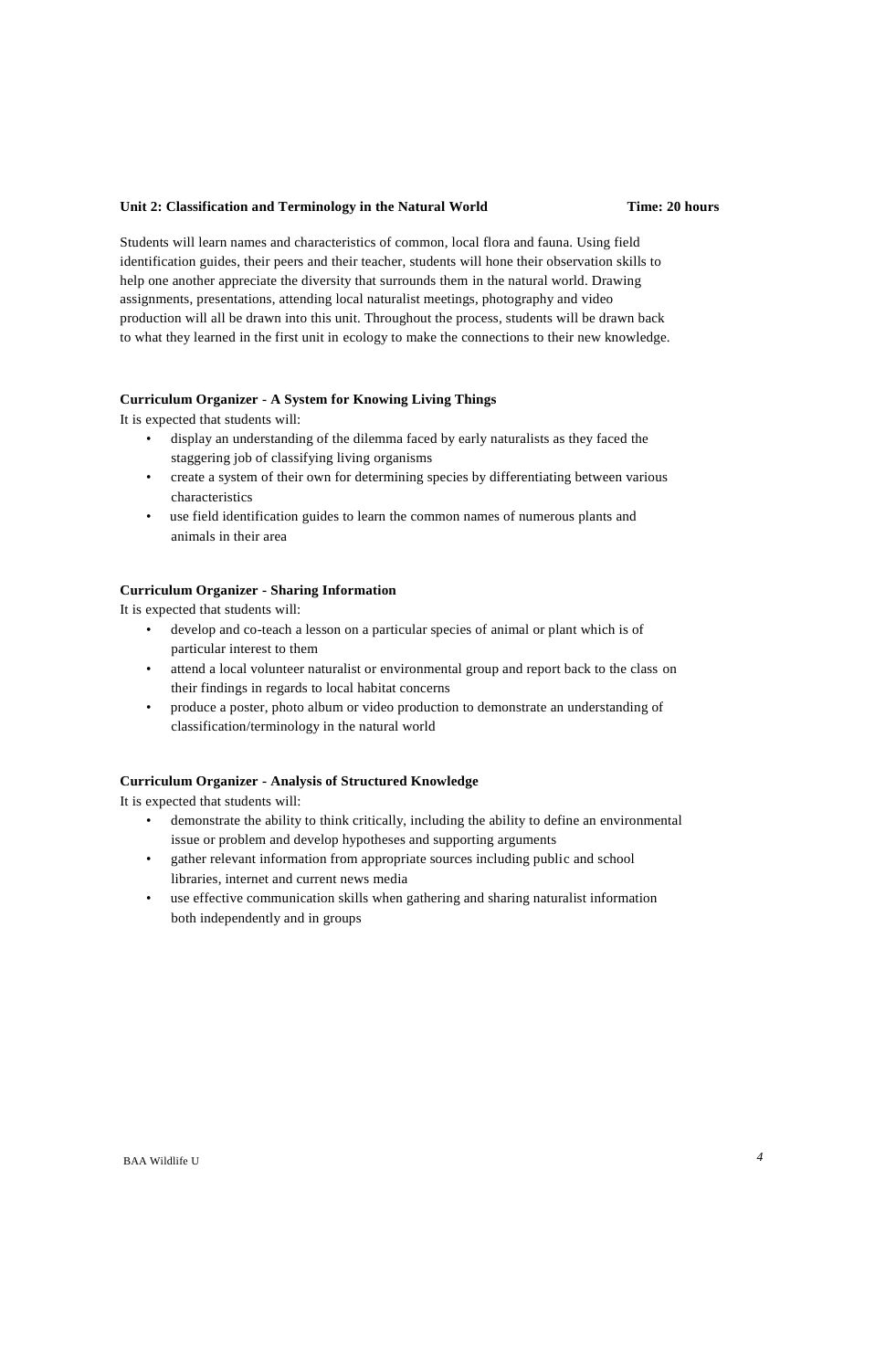## **Unit 3: Field Identification/Habitat Preferences Time: 30 hours**

Building upon the knowledge developed in prior units students will connect various species to their respective habitats. Abiotic factors will be examined as they relate to their biotic potential in terms of ecological succession. Environmental conditions will be discussed as they relate to evolution as an ongoing process. Students will gain an understanding of how all knowledge interconnects and how their own lives are intricately interconnected with so many other living things and processes on our planet. Succession and extinction are two of nature's most remarkable phenomena and are the fi-uit of Darwin's extensive work in field identification and habitat preferences.

#### **Curriculum Organizer - Ecological Succession**

It is expected that students will:

- select and study a small natural area of their choice  $(\sim 2mx2mx3m)$  by keeping an ongoing record of the flora and fauna observed - measure, count, describe, watch, sketch, record, photograph.... respect individuality
- use resources to seek answers to questions that develop when observing the natural area. Extend their knowledge by testing hypothesis that encouraged through personal observations.
- participate in class field trips to local beaches, forests, grasslands to gain and share knowledge about pioneer organisms (i.e. Lichens) right through to climax forests
- demonstrate critical-thinking skills to understand the complexity in choosing the optimum path between the use ofwoodlots in terms of both economic and ecological value
- be able to recognize the various stages of succession by its index plants and animals

## **Curriculum Organizer - Adaptations to Environmental Conditions**

It is expected that students will:

- display the five factors, temperature, wind, moisture, light and soil conditions that affect organisms
- experiment with their own range of tolerance and extend this knowledge to other living things
- examine the adaptations that allow plants and animals to exist in a wide range of conditions, understanding how the many variations permit greater utilization of natural resources within the biosphere
- demonstrate an understanding of specific animals and plants that may be expected to thrive or perish within given environmental conditions

## **Curriculum Organizer - Identifying Optimum Environmental Conditions**

It is expected that students will:

- predict the flora and fauna to be discovered under varying habitats
- demonstrate an understanding of the limiting factors that affect different species
- demonstrate an understanding of the influence that various life forms exert on one another and be able to suggest ways of creating/maintaining optimum conditions that will allow the living world to continue to thrive

BAA Wildlife 11 5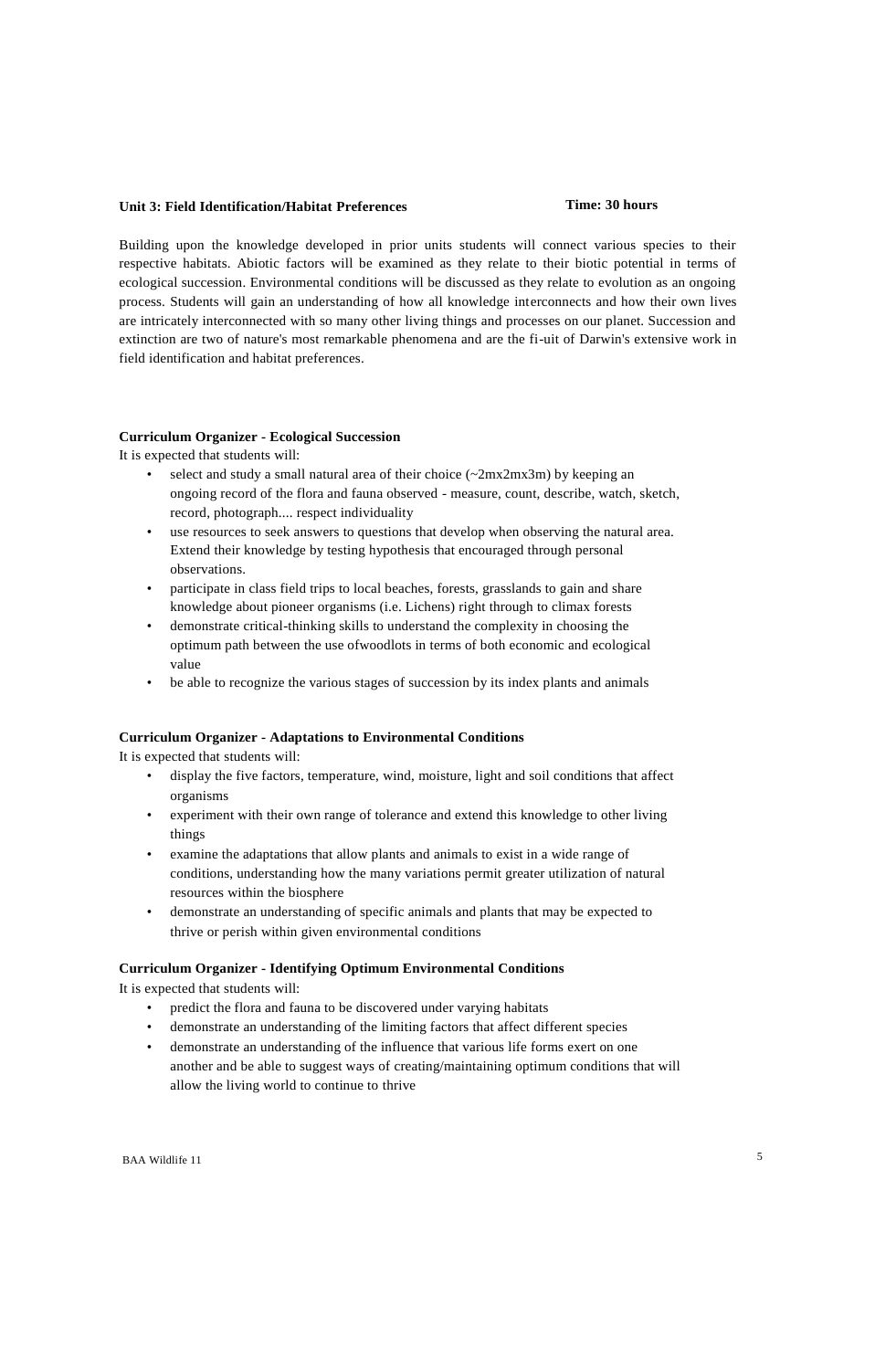## Unit 4: **Terrestrial and Aquatic Ecosystems Time: 30 hours**

Students will continue to develop their repertoire of identification and observation skills. Each group of 4 to 5 students will become the "experts" on a particular type of biotic environment and share their knowledge with their colleagues. The terrestrial portion will be divided into grassland, forest and riparian groups while the aquatic will be marine, stream and marsh.

## **Curriculum Organizer - Creation**

It is expected that students will:

- gather relevant information from appropriate sources
- use effective communication skills when gathering and sharing information independently and in groups
- identify the ecological principles that apply to their specific area

## **Curriculum Organizer - Location Management**

It is expected that students will:

- visit a natural area in your locality and observe the organisms in the area and theninteractions with each other and the environment
- choose a site that readily exhibits biological diversity and ecological principles
- demonstrate an understanding of the names and characteristics of important species at their location
- demonstrate an understanding of biological relationships occurring at their site
- discuss the trophic levels and how energy flows between them

#### **Curriculum Organizer - Using a Classification Key for Deciduous Leaves**

- within respective groups develop a classification key of their own design to identify deciduous leaves at their site
- create keys that would allow fellow students to identify an unknown leaf
- explain to the class how they constructed their key and the logic underlying their method
- investigate the similarities and differences between their key and the standard dichotomous keys used by many nature guides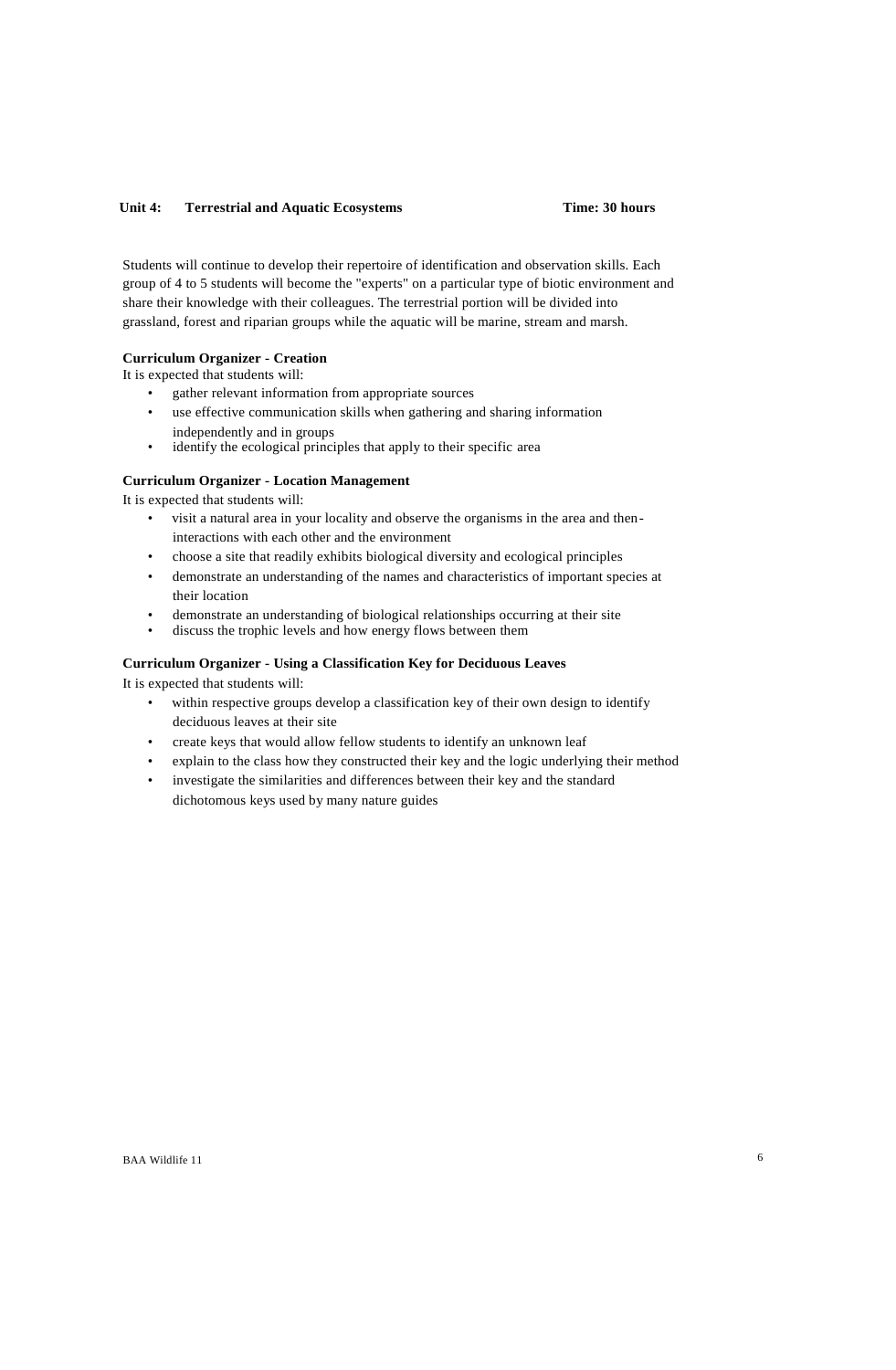## **Unit 5: Conservation and Preservation Activities Time: 20 hours**

#### **Curriculum Organizer - Wildlife Management**

It is expected that students will:

- develop a concept of how humans manage wildlife populations in different situations in our province
- display an understanding and discuss the principle of wildlife ecology
- display an understanding of wildlife habitats and their importance to managing wildlife
- explain how populations of any one species change and adapt to variations in their environment
- display an understanding of the carrying capacity and its importance in managing wildlife populations
- discuss a range of different wildlife management techniques

#### **Curriculum Organizer - Analysis**

- record on how their personal understanding of "What is Ecology?" has developed through the course
- identify their role in helping to maintain a healthy, living world
- display ethical, moral and legal considerations associated with ecology and their role in it
- discuss the past, current and future prospects for our biosphere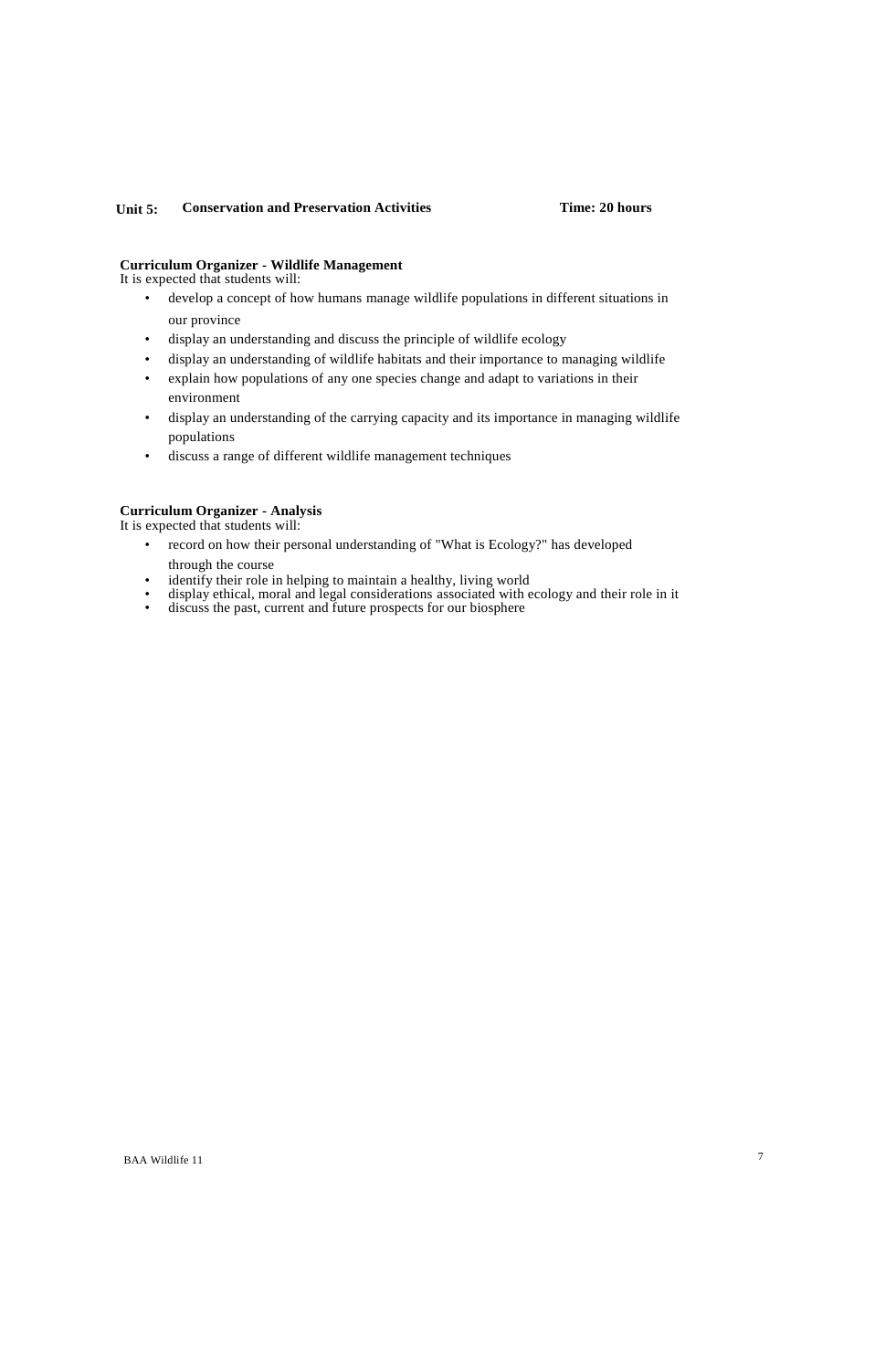### **Instructional Component:**

- interactive instruction
- direct instruction
- indirect instruction
- independent instruction
- group work
- **brainstorming**
- practical creativity
- group field work
- independent field work
- DVD/Videotape
- Modelling

## **Assessment Component:**

- Effective formative assessment via:
	- o Clearly articulated and understood learning intentions and success criteria
	- o Questions posed by students, peers and teachers to move learning forward Discussions and dialogue
	- o Feedback that is timely, clear and involves a plan
	- o Students are resources for themselves and others peer and self-assessment
	- o Student ownership

Formative assessment used to adapt learning experiences and inquiry plans on an on-going basis to meet specific learning goals.

Development, awareness and action, based upon metacognition intended to lead to learner independence and self-coaching.

#### Summative Assessment:

Summative assessments will be determined as students demonstrate proficiency/mastery toward particular learning outcomes. Summative assessments and final grades will reflect the following:

- Students will work collaboratively with the teacher to determine summative achievement on assignments and letter grades based upon dialogue, and evidence of learning
- Behaviour and work habits will NOT be included when determining letter grades
- Marks will not be deducted for late work
- Extra credit and bonus marks will not be awarded
- Plagiarizing will not result in reduced marks/grades –the student will be required to demonstrate their learning authentically
- Attendance will not be considered toward letter grade
- Only individual learning demonstrated –no group marks will be used to determine grades
- Letter grades will reflect learning towards the learning outcomes articulated above
- Letter grades will be based upon criteria provided/agreed upon toward the learning outcomes
- Letter grades will be determined in relation to the learning outcomes not in comparison to the achievement of other students
- Poor work will not be assessed towards grades students will only be assessed on quality work
- Professional judgment and evidence will be used to determine final letter grade in consultation with the student
- Zeros will not be assigned to missed assignments all required assignments must be completed
- Formative or practice towards learning outcomes will not be included in final grade assessment
- Most recent evidence toward learning outcomes will be used to assign letter grades learning is not averaged over time